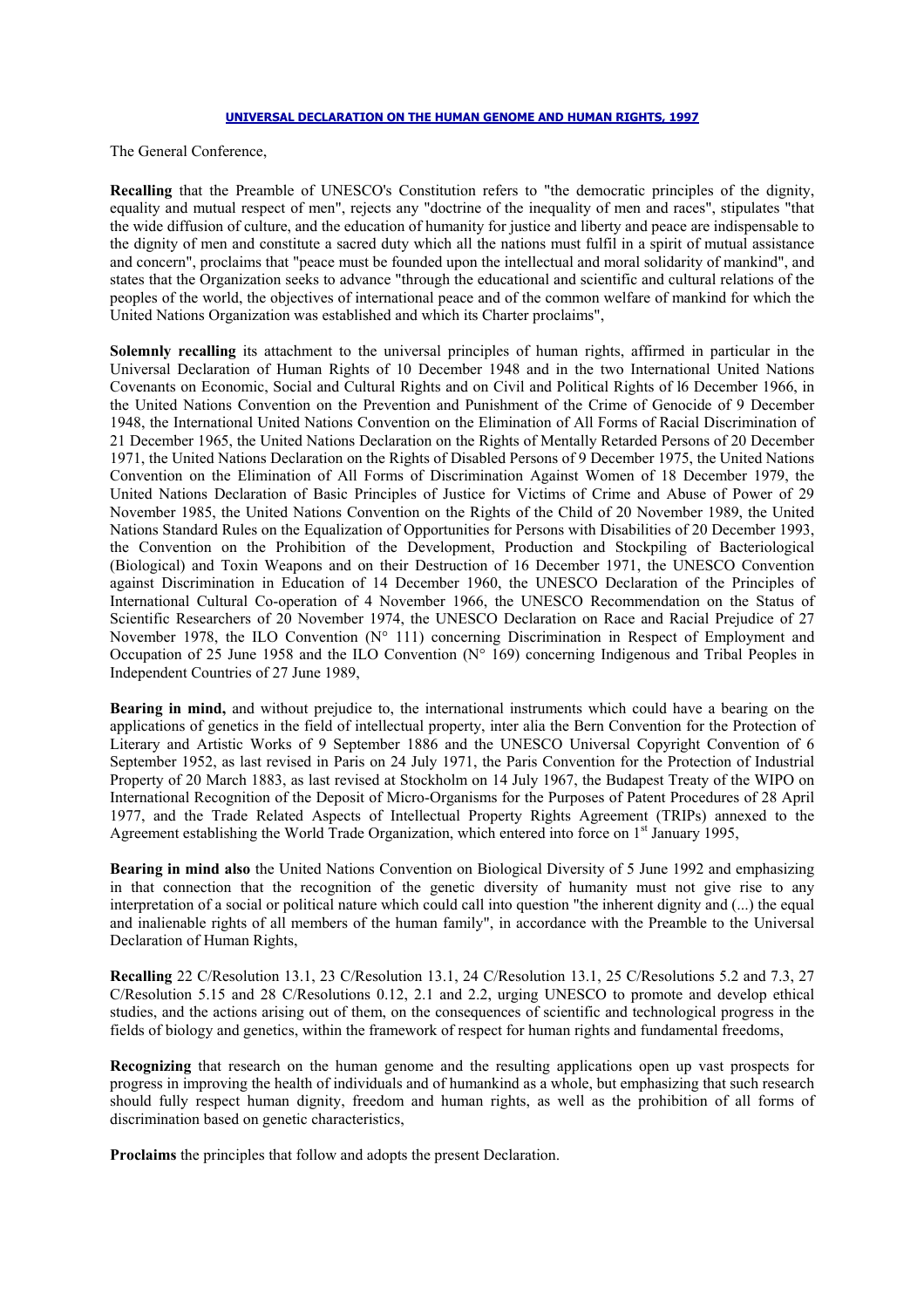#### *A Human dignity and the human genome*

## **Article 1**

The human genome underlies the fundamental unity of all members of the human family, as well as the recognition of their inherent dignity and diversity. In a symbolic sense, it is the heritage of humanity.

#### **Article 2**

- **(a)** Everyone has a right to respect for their dignity and for their rights regardless of their genetic characteristics.
- **(b)** That dignity makes it imperative not to reduce individuals to their genetic characteristics and to respect their uniqueness and diversity.

## **Article 3**

The human genome, which by its nature evolves, is subject to mutations. It contains potentialities that are expressed differently according to each individual's natural and social environment including the individual's state of health, living conditions, nutrition and education.

#### **Article 4**

The human genome in its natural state shall not give rise to financial gains.

*B Rights of the persons concerned*

## **Article 5**

- **(a)** Research, treatment or diagnosis affecting an individual's genome shall be undertaken only after rigorous and prior assessment of the potential risks and benefits pertaining thereto and in accordance with any other requirement of national law.
- **(b)** In all cases, the prior, free and informed consent of the person concerned shall be obtained. If the latter is not in a position to consent, consent or authorization shall be obtained in the manner prescribed by law, guided by the person's best interest.
- **(c)** The right of each individual to decide whether or not to be informed of the results of genetic examination and the resulting consequences should be respected.
- **(d)** In the case of research, protocols shall, in addition, be submitted for prior review in accordance with relevant national and international research standards or guidelines.
- **(e)** If according to the law a person does not have the capacity to consent, research affecting his or her genome may only be carried out for his or her direct health benefit, subject to the authorization and the protective conditions prescribed by law. Research which does not have an expected direct health benefit may only be undertaken by way of exception, with the utmost restraint, exposing the person only to a minimal risk and minimal burden and if the research is intended to contribute to the health benefit of other persons in the same age category or with the same genetic condition, subject to the conditions prescribed by law, and provided such research is compatible with the protection of the individual's human rights.

## **Article 6**

No one shall be subjected to discrimination based on genetic characteristics that is intended to infringe or has the effect of infringing human rights, fundamental freedoms and human dignity.

## **Article 7**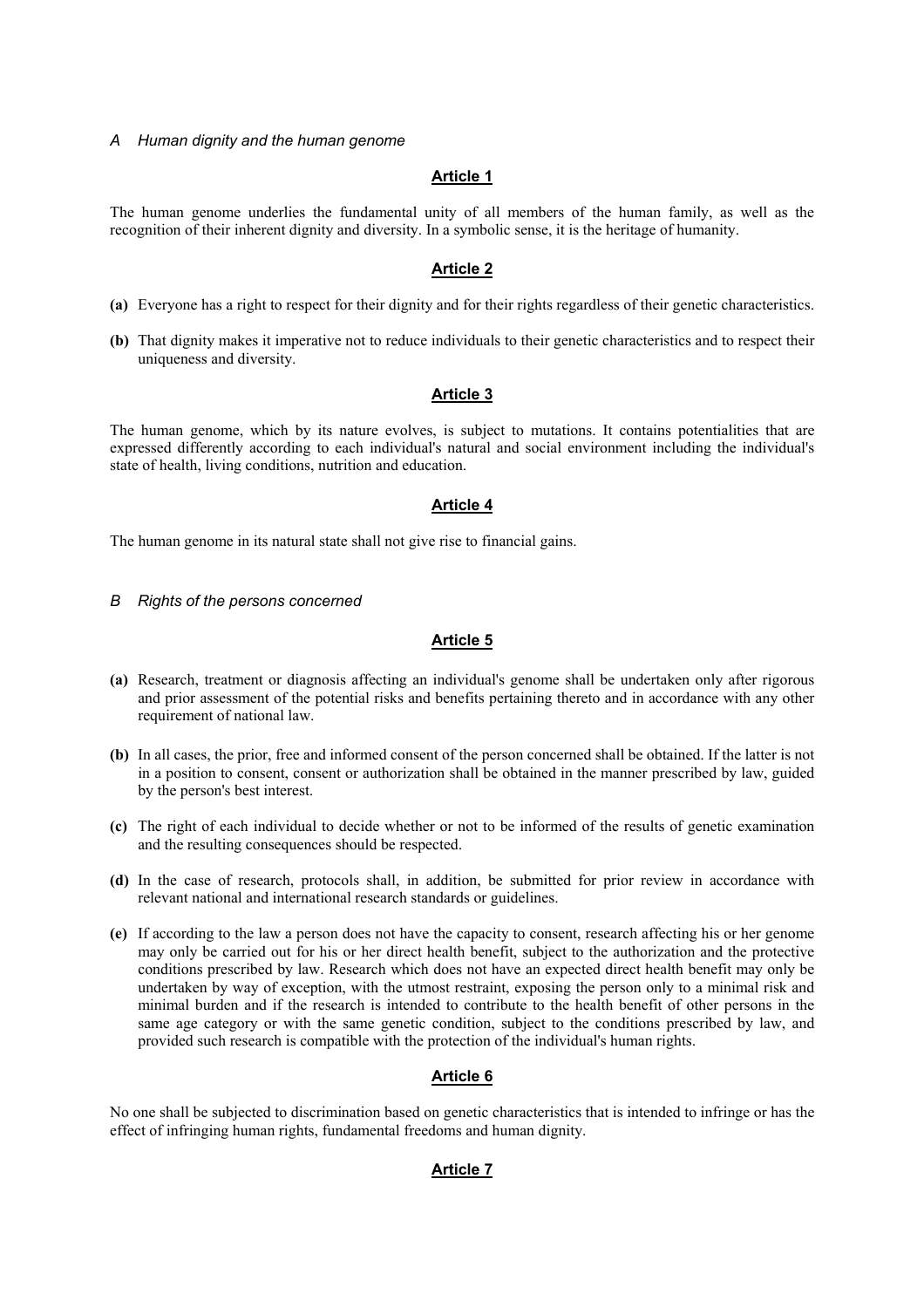Genetic data associated with an identifiable person and stored or processed for the purposes of research or any other purpose must be held confidential in the conditions set by law.

#### **Article 8**

Every individual shall have the right, according to international and national law, to just reparation for any damage sustained as a direct and determining result of an intervention affecting his or her genome.

#### **Article 9**

In order to protect human rights and fundamental freedoms, limitations to the principles of consent and confidentiality may only be prescribed by law, for compelling reasons within the bounds of public international law and the international law of human rights.

#### *C Research on the human genome*

## **Article 10**

No research or research applications concerning the human genome, in particular in the fields of biology, genetics and medicine, should prevail over respect for the human rights, fundamental freedoms and human dignity of individuals or, where applicable, of groups of people.

#### **Article 11**

Practices which are contrary to human dignity, such as reproductive cloning of human beings, shall not be permitted. States and competent international organizations are invited to co-operate in identifying such practices and in taking, at national or international level, the measures necessary to ensure that the principles set out in this Declaration are respected.

## **Article 12**

- **(a)** Benefits from advances in biology, genetics and medicine, concerning the human genome, shall be made available to all, with due regard for the dignity and human rights of each individual.
- **(b)** Freedom of research, which is necessary for the progress of knowledge, is part of freedom of thought. The applications of research, including applications in biology, genetics and medicine, concerning the human genome, shall seek to offer relief from suffering and improve the health of individuals and humankind as a whole.
- *D Conditions for the exercise of scientific activity*

#### **Article 13**

The responsibilities inherent in the activities of researchers, including meticulousness, caution, intellectual honesty and integrity in carrying out their research as well as in the presentation and utilization of their findings, should be the subject of particular attention in the framework of research on the human genome, because of its ethical and social implications. Public and private science policy-makers also have particular responsibilities in this respect.

## **Article 14**

States should take appropriate measures to foster the intellectual and material conditions favourable to freedom in the conduct of research on the human genome and to consider the ethical, legal, social and economic implications of such research, on the basis of the principles set out in this Declaration.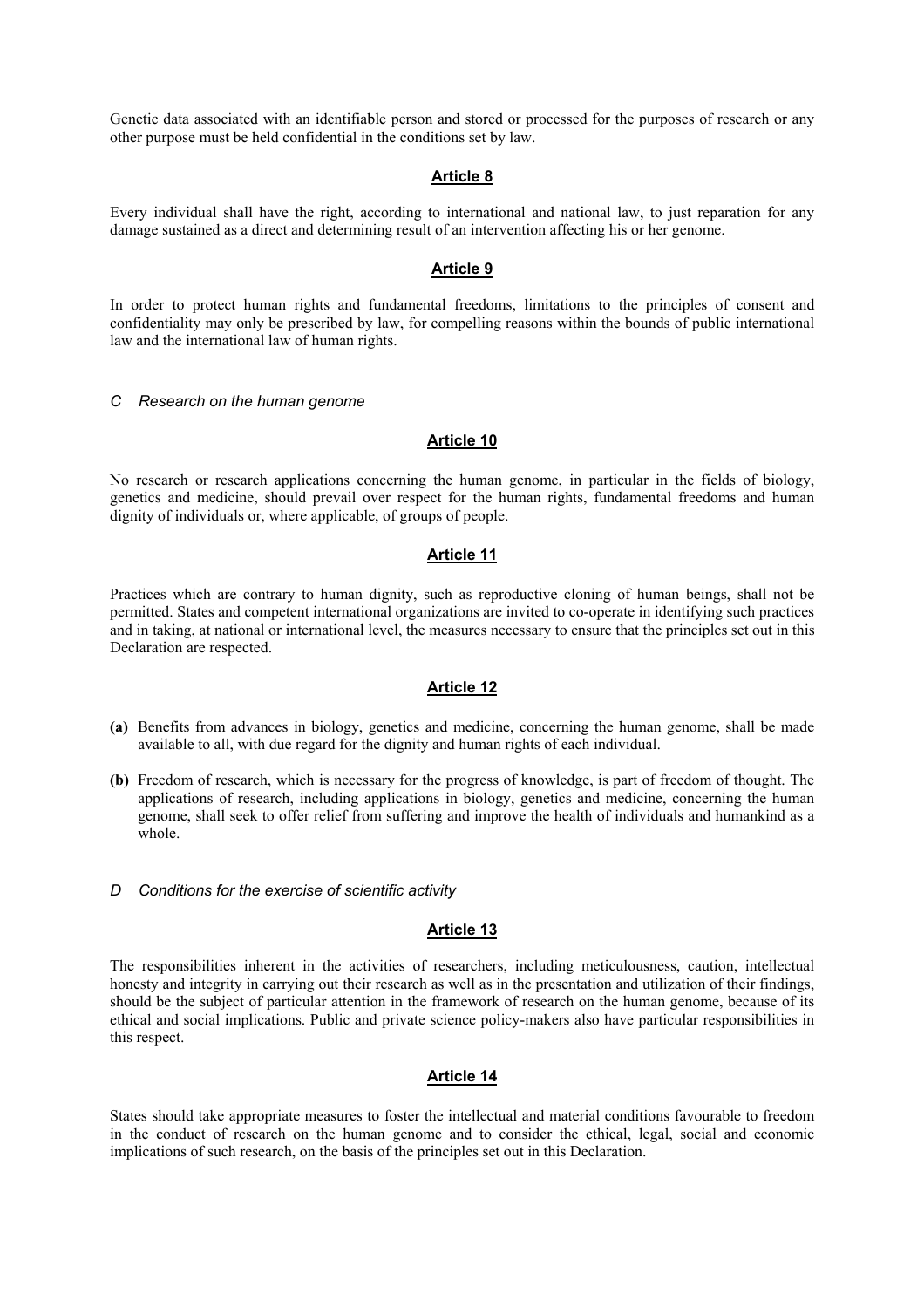## **Article 15**

States should take appropriate steps to provide the framework for the free exercise of research on the human genome with due regard for the principles set out in this Declaration, in order to safeguard respect for human rights, fundamental freedoms and human dignity and to protect public health. They should seek to ensure that research results are not used for non-peaceful purposes.

# **Article 16**

States should recognize the value of promoting, at various levels, as appropriate, the establishment of independent, multidisciplinary and pluralist ethics committees to assess the ethical, legal and social issues raised by research on the human genome and its application.

#### *E Solidarity and international co-operation*

## **Article 17**

States should respect and promote the practice of solidarity towards individuals, families and population groups who are particularly vulnerable to or affected by disease or disability of a genetic character. They should foster, *inter alia,* research on the identification, prevention and treatment of genetically-based and geneticallyinfluenced diseases, in particular rare as well as endemic diseases which affect large numbers of the world's population.

#### **Article 18**

States should make every effort, with due and appropriate regard for the principles set out in this Declaration, to continue fostering the international dissemination of scientific knowledge concerning the human genome, human diversity and genetic research and, in that regard, to foster scientific and cultural co-operation, particularly between industrialized and developing countries.

## **Article 19**

- **(a)** In the framework of international co-operation with developing countries, States should seek to encourage measures enabling:
	- **(i)** assessment of the risks and benefits pertaining to research on the human genome to be carried out and abuse to be prevented;
	- **(ii)** the capacity of developing countries to carry out research on human biology and genetics, taking into consideration their specific problems, to be developed and strengthened;
	- **(iii)** developing countries to benefit from the achievements of scientific and technological research so that their use in favour of economic and social progress can be to the benefit of all;
	- **(iv)** the free exchange of scientific knowledge and information in the areas of biology, genetics and medicine to be promoted.
- **(b)** Relevant international organizations should support and promote the initiatives taken by States for the above-mentioned purposes.
- *F Promotion of the principles set out in the Declaration*

#### **Article 20**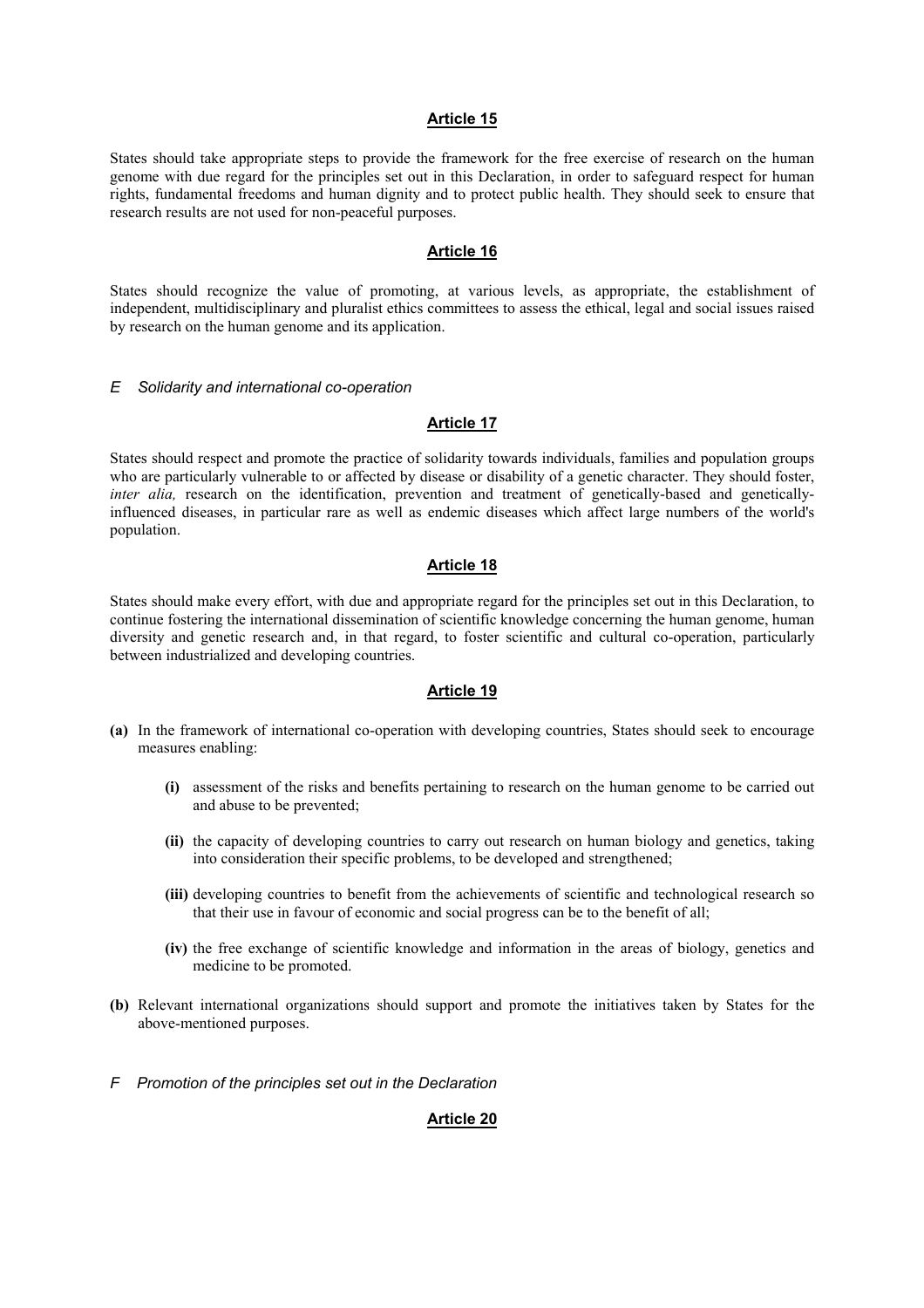States should take appropriate measures to promote the principles set out in the Declaration, through education and relevant means, *inter alia* through the conduct of research and training in interdisciplinary fields and through the promotion of education in bioethics, at all levels, in particular for those responsible for science policies.

## **Article 21**

States should take appropriate measures to encourage other forms of research, training and information dissemination conducive to raising the awareness of society and all of its members of their responsibilities regarding the fundamental issues relating to the defence of human dignity which may be raised by research in biology, in genetics and in medicine, and its applications. They should also undertake to facilitate on this subject an open international discussion, ensuring the free expression of various socio-cultural, religious and philosophical opinions.

## *G Implementation of the Declaration*

# **Article 22**

States should make every effort to promote the principles set out in this Declaration and should, by means of all appropriate measures, promote their implementation.

## **Article 23**

States should take appropriate measures to promote, through education, training and information dissemination, respect for the above-mentioned principles and to foster their recognition and effective application. States should also encourage exchanges and networks among independent ethics committees, as they are established, to foster full collaboration.

## **Article 24**

The International Bioethics Committee of UNESCO should contribute to the dissemination of the principles set out in this Declaration and to the further examination of issues raised by their applications and by the evolution of the technologies in question. It should organize appropriate consultations with parties concerned, such as vulnerable groups. It should make recommendations, in accordance with UNESCO's statutory procedures, addressed to the General Conference and give advice concerning the follow-up of this Declaration, in particular regarding the identification of practices that could be contrary to human dignity, such as germ-line interventions.

## **Article 25**

Nothing in this Declaration may be interpreted as implying for any State, group or person any claim to engage in any activity or to perform any act contrary to human rights and fundamental freedoms, including the principles set out in this Declaration.<br>\*\*\*

## **Implementation of the Universal Declaration on the Human Genome and Human Rights**

The General Conference,

*Considering* the Universal Declaration on the Human Genome and Human Rights, which was adopted on this eleventh day of November 1997,

*Noting* that the considerations formulated by the Member States at the time of the adoption of the Universal Declaration are relevant for the follow-up of the Declaration,

**1***. Urges* Member States: